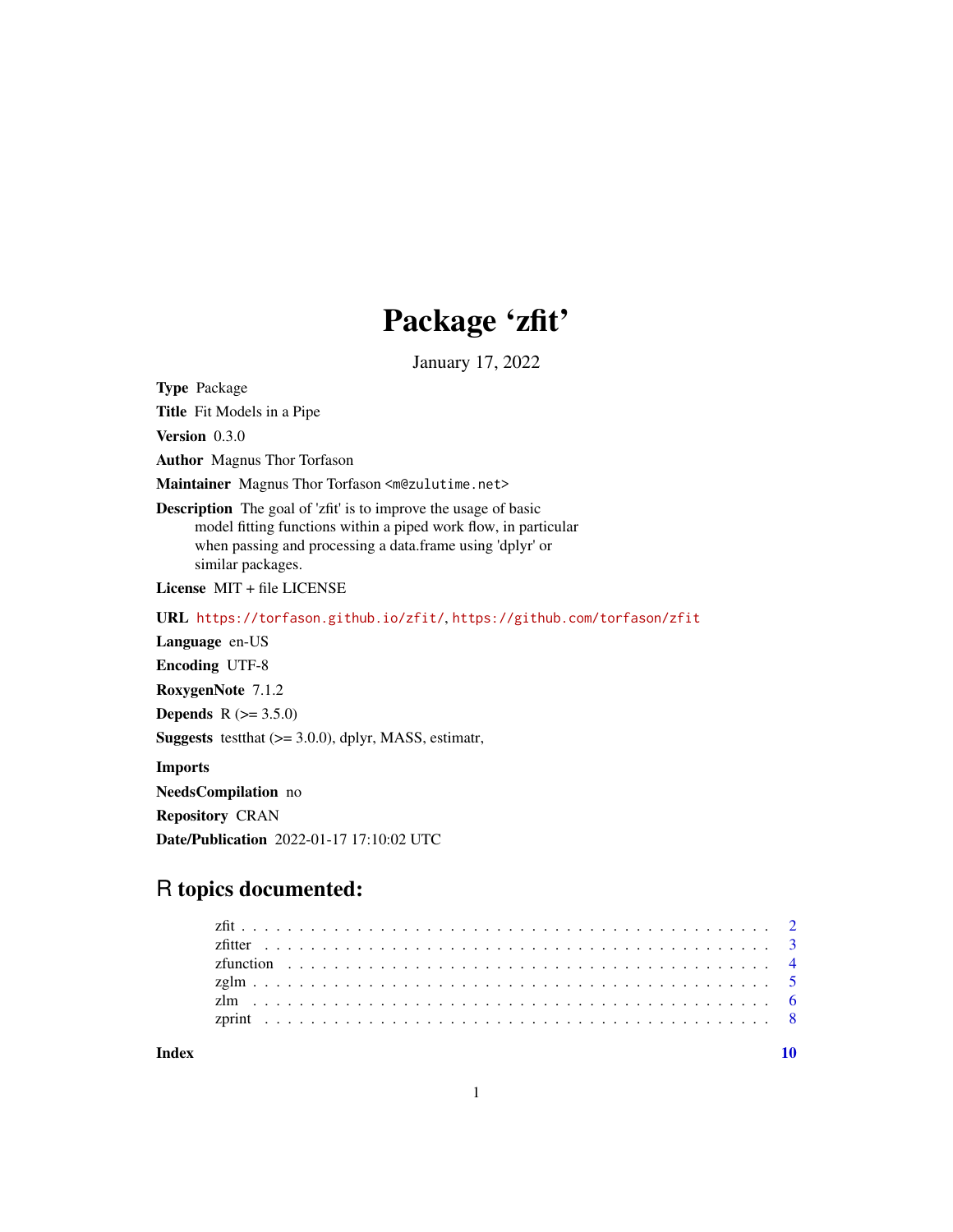#### <span id="page-1-0"></span>**Description**

The goal of 'zfit' is to improve the usage of basic model fitting functions within a piped work flow, in particular when passing and processing a data.frame using 'dplyr' or similar packages.

#### Details

The goal of zfit is to make it easier to use a piped workflow with functions that don't have the "correct" order of parameters (the first parameter of the function does not match the object passing through the pipe). This issue is especially prevalent with model fitting functions, such as when passing and processing a data.frame (or tibble) before passing them to lm() or similar functions. The pipe passes the data object (data.frame/tibble) into the first parameter of the function, but the conventional estimation functions expect a formula to be the first parameter.

When using magrittr style pipes ( $\%$ >%), this can be addressed by using special syntax, specifying data=. to pass the piped data into a parameter other than the first one. With R native pipes  $(|>)$ , however, this is not possible and workaround are needed (such as constructing an anonymous function for each estimation or relying on complex rules about how piped arguments are interpreted in the presence of named parameters).

To address this, this package includes functions such as  $z \ln(\cdot)$  and  $z \ln(\cdot)$ . These are very similar to the core estimation functions such as  $lm()$  and  $glm()$ , but expect the first argument to be a (data.frame/tibble) rather than a formula (the formula becomes the second argument).

More importantly, the package includes two functions that make it trivial to construct a pipe-friendly version of any function. The [zfitter\(\)](#page-2-1) function takes any estimation function with the standard format of a formula and data parameter, and returns a version suitable for us in pipes (with the data parameter coming first). The [zfitter\(\)](#page-2-1) function also does some special handling to make make the call information more useful.

The [zfunction\(\)](#page-3-1) works for any function but omits the special handling for call parameters. Just pass the name of a function, and the name of the parameter that should receive the piped argument, and it returns a version of the function with that parameter coming first.

The package also includes the [zprint\(\)](#page-7-1) function, which is intended to simplify the printing of derived results, such as summary(), within the pipe, without affecting the modeling result itself. It also includes convenience functions for calling estimation functions using particular parameters, including [zlogit\(\)](#page-4-2) and [zprobit\(\)](#page-4-2), and [zpoisson\(\)](#page-4-2), to perform logistic or poisson regression within a pipe.

*Note that some of the examples provided in the help and documentation use magrittr-style (*%>%*) pipe syntax, while others use the native pipe syntax (*|>*). The package has been tested with both types of pipe functionality and the results are identical, apart from the fact that* %>% *renames the piped argument to* .*, whereas the name of the piped argument is the complete nested function syntax of the pipe.*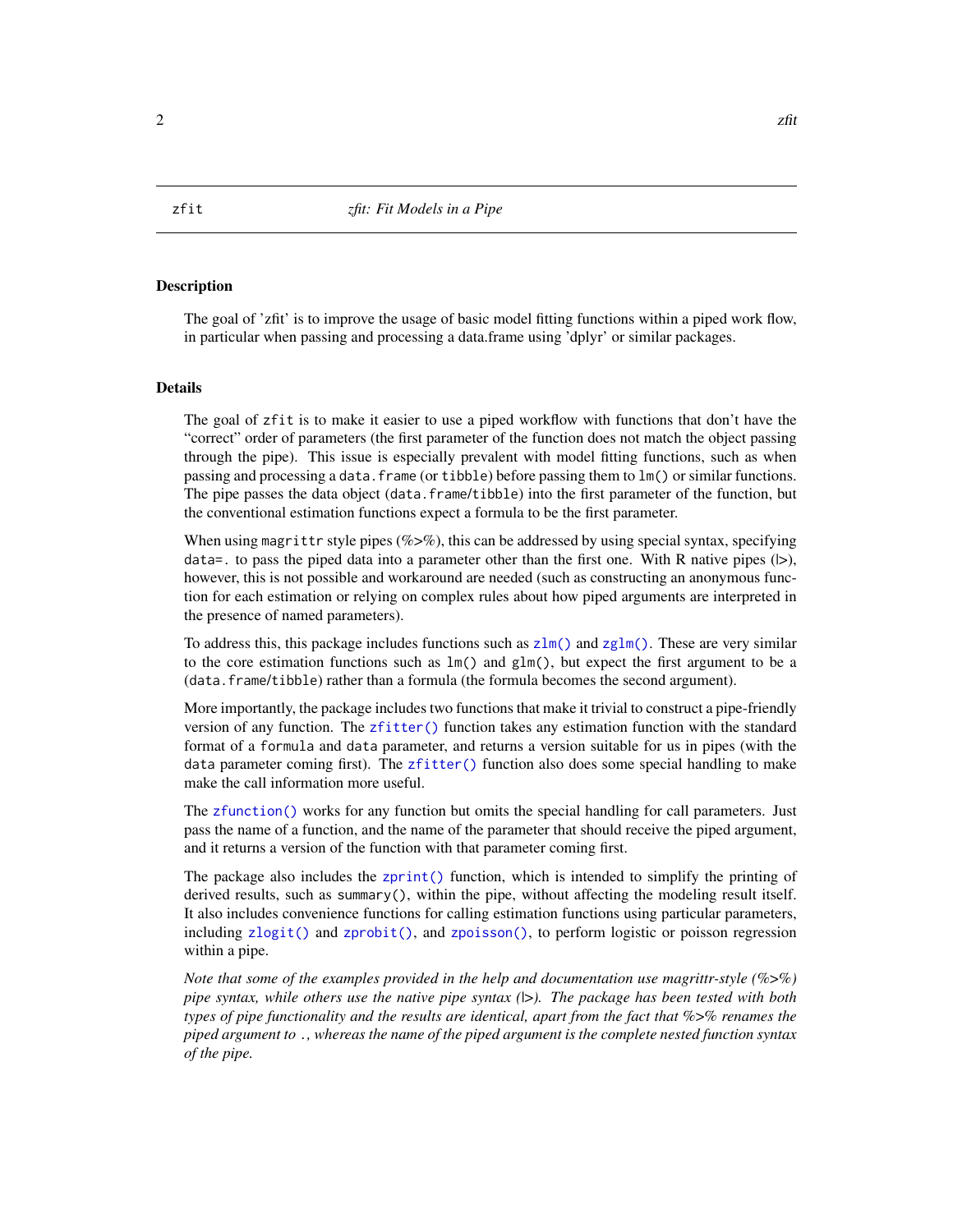#### <span id="page-2-0"></span>zfitter 3

#### See Also

- [zlm](#page-5-1) is the wrapper lm, probably the most common fitting function. The help file for this function includes several usage examples.
- [zglm](#page-4-1) is a wrapper for glm, to fit generalized linear models.
- [zprint](#page-7-1) is helpful for printing a summary of a model, but assigning the evaluated model to a variable

<span id="page-2-1"></span>zfitter *Create a pipe-friendly version of a given fitting function*

#### **Description**

This creates a pipe-friendly verion of a fitting function of the standard format –– that is a function with a formula parameter followed by a data parameter.

Compared to just using zfunction(), this function includes some special handling to make the call information, which is usually reported by the summary() function more intuitive. Among other things, it shortens very long data names (longer than 32 characters by default), which otherwise are a nuisance when the data comes from the pipe, because the pipeline gets converted to a very long function call.

This function also stores the base name of the original fitting function, allowing one to use itsfull name, which is useful to just pull a single fitting function from a package without loading it.

#### Usage

zfitter(fun)

#### Arguments

fun The fitting function to adapt. The name should not be quoted, rather, the actual function should be passed (prefixed with package if needed)

#### Examples

```
zlm_robust <- zfitter(estimatr::lm_robust)
zlm_robust(cars, speed~dist)
# The resulting function works well the native pipe ...
if ( getRversion() \geq "4.1.0" ) {
 # Pipe cars dataset into zlm_robust for fitting
 cars | > zlm_robust( speed \sim dist)
}
# ... or with dplyr
if ( require("dplyr", warn.conflicts=FALSE) ) {
```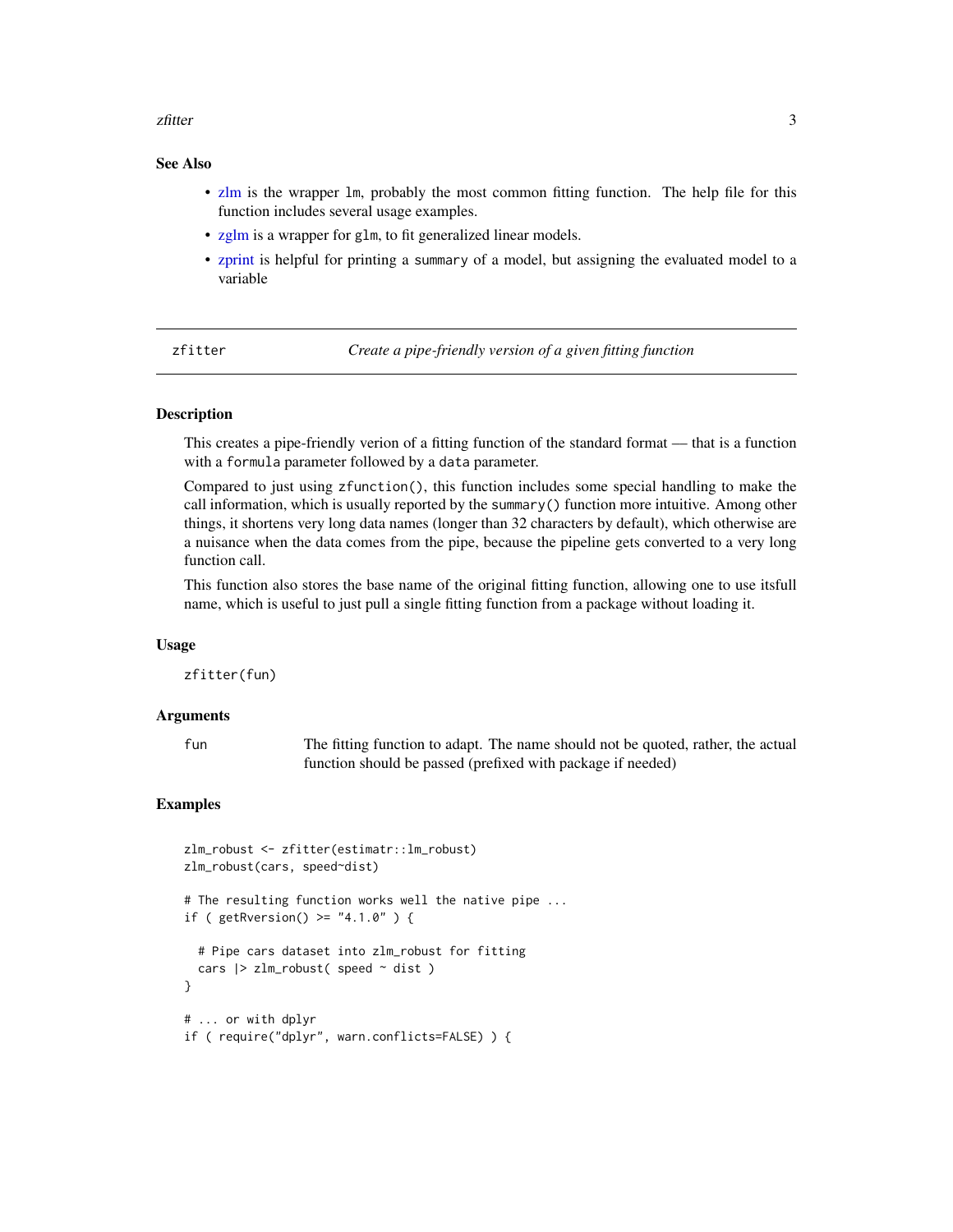```
# Pipe cars dataset into zlm_robust for fitting
cars %>% zlm_robust( speed ~ dist )
# Process iris with filter() before piping. Print a summary()
# of the fitted model using zprint() before assigning the
# model itself (not the summary) to m
m \leftarrow \text{iris } %dplyr::filter(Species=="setosa") %>%
  zlm_robust(Sepal.Length ~ Sepal.Width + Petal.Width) %>%
 zprint(summary)
```
}

<span id="page-3-1"></span>zfunction *Create a pipe-friendly version of any function*

#### Description

zfunction() rearranges the arguments of any function moving the specified argument to the front of the list, so that this argument becomes the recipient of piping.

It returns a copy of the input function, that is completely identical except for the order of the arguments.

#### Usage

zfunction(fun, x)

#### Arguments

| fun | The function to adapt. The name should not be quoted, rather, the actual function<br>should be passed (prefixed with package if needed). |
|-----|------------------------------------------------------------------------------------------------------------------------------------------|
|     | The name of the argument that should be moved to the front of the argument list<br>. The name should not be quoted.                      |

#### Examples

```
char_vector <- rownames(mtcars)
zgrep <- zfunction(grep, x)
grep("ll", char_vector, value=TRUE)
zgrep(char_vector, "ll", value=TRUE)
```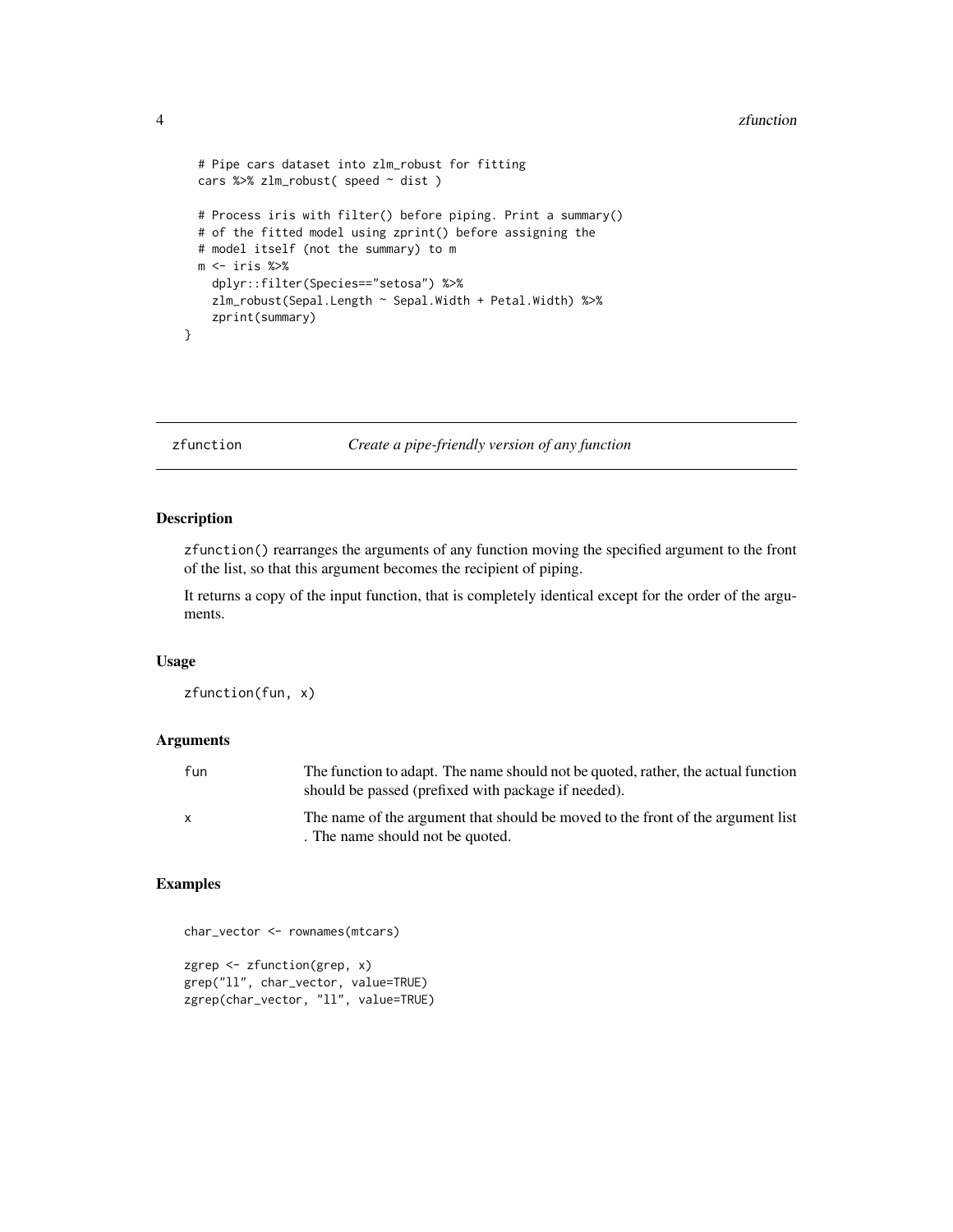#### <span id="page-4-2"></span>Description

These functions are wrappers for the [glm](#page-0-0) function. The zglm function can be used to estimate any generalized linear model in a pipe. The zlogit, zprobit, and zpoisson functions can be used to estimate specific models. All of these functions rely on the glm function for the actual estimation, they simply pass the corresponding values to the family parameter of the glm function.

Usage of these functions is very similar to the [zlm](#page-5-1) function (a wrapper for lm), for detailed examples, check out the entry for that function.

The zlogit function calls zglm, specifying family=binomial(link="logit").

The zprobit function calls zglm, specifying family=binomial(link="probit").

The zpoisson function calls zglm, specifying family="poisson".

#### Usage

```
zglm(
  data,
  formula,
  family = gaussian,
 weights,
  subset,
  na.action,
  start = NULL,
  etastart,
 mustart,
 offset,
  control = list(...),model = TRUE,method = "glm.fit",x =FALSE,
  y = TRUE,singular.ok = TRUE,
  contrasts = NULL,
  ...
\mathcal{L}zlogit(data, formula, ...)
zprobit(data, formula, ...)
zpoisson(data, formula, ...)
```
<span id="page-4-1"></span><span id="page-4-0"></span>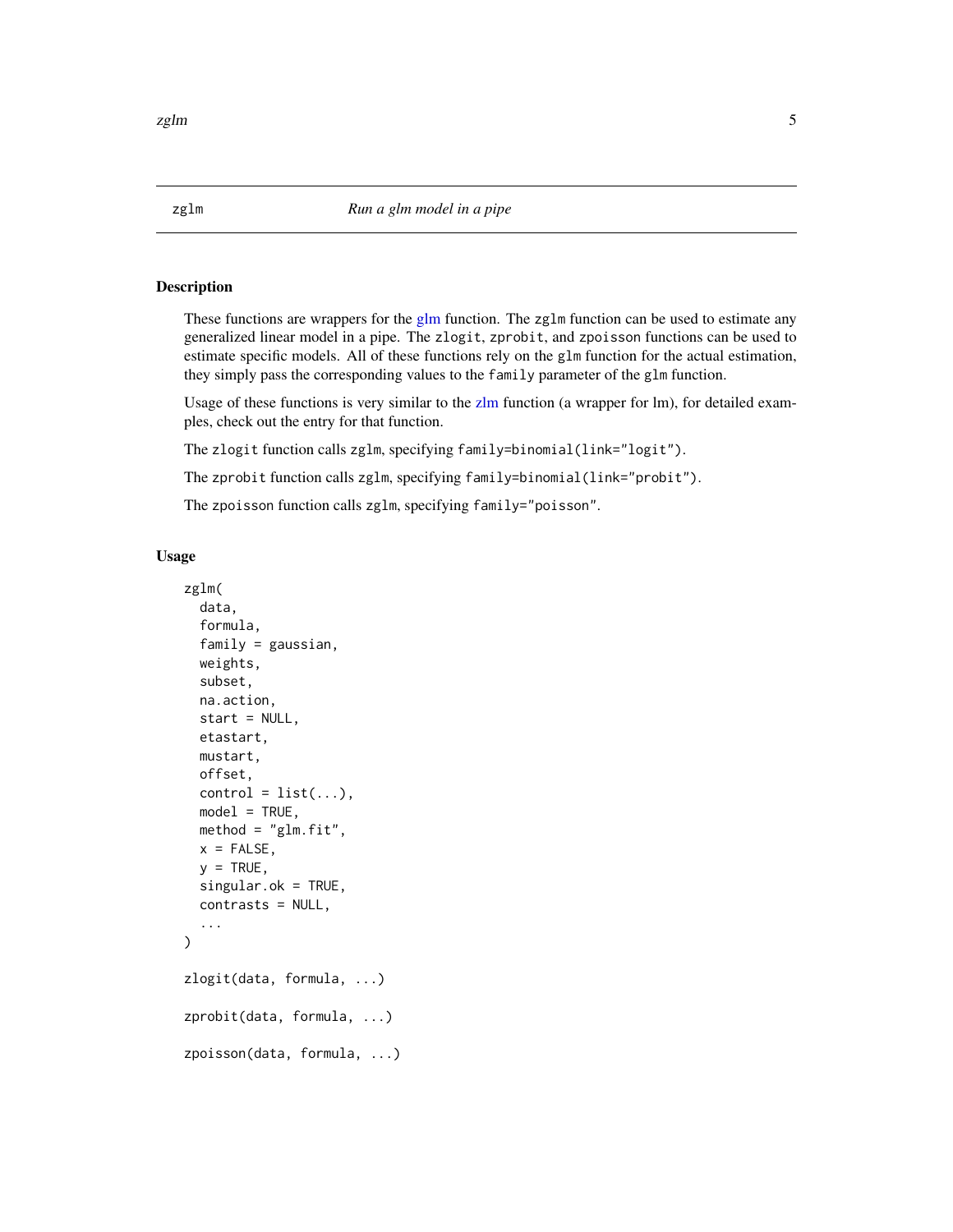#### <span id="page-5-0"></span>Arguments

| data        | A data. frame containing the model data.          |
|-------------|---------------------------------------------------|
| formula     | The formula to be fitted.                         |
| family      | See the g1m function.                             |
| weights     | See the g1m function.                             |
| subset      | See the g1m function.                             |
| na.action   | See the g1m function.                             |
| start       | See the g1m function.                             |
| etastart    | See the g1m function.                             |
| mustart     | See the g1m function.                             |
| offset      | See the g1m function.                             |
| control     | See the g1m function.                             |
| model       | See the g1m function.                             |
| method      | See the g1m function.                             |
| x           | See the g1m function.                             |
| y           | See the g1m function.                             |
| singular.ok | See the g1m function.                             |
| contrasts   | See the g1m function.                             |
| $\cdots$    | Other arguments to be passed to the glm function. |

#### Value

A fitted model.

#### See Also

• [zlm](#page-5-1) is the wrapper for [lm,](#page-0-0) probably the most common fitting function. The help file for [zlm](#page-5-1) function includes several usage examples.

<span id="page-5-1"></span>zlm *Run an lm model in a pipe.*

#### Description

This function wraps around the [lm](#page-0-0) function in order to make it more friendly to pipe syntax (with the data first).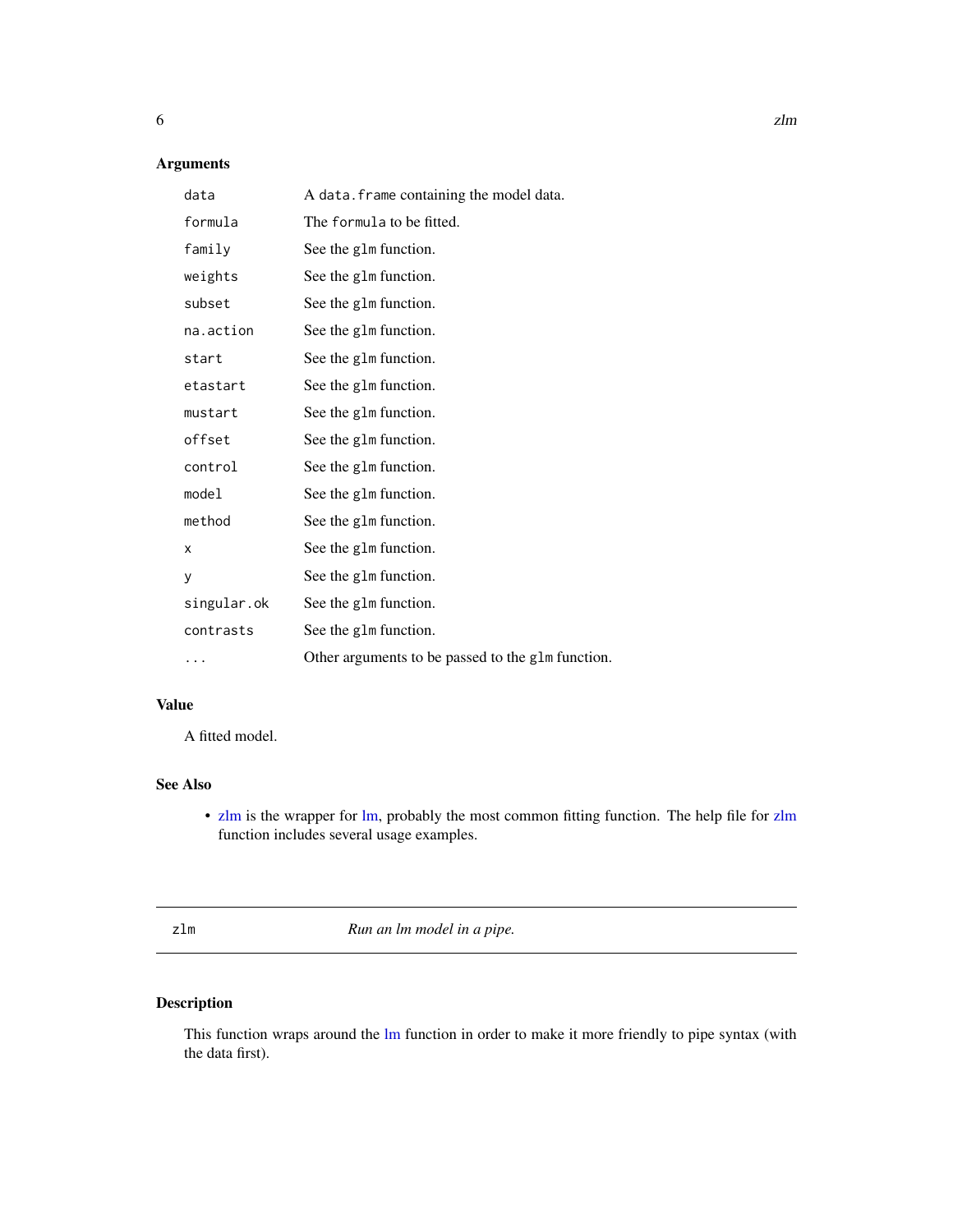<span id="page-6-0"></span>zlm znači i začeljenom kontrologija i začeljenom kontrologija i začeljenom kontrologija i začeljenom za vrho z

#### Usage

```
zlm(
  data,
  formula,
  subset,
  weights,
  na.action,
  method = "qr",model = TRUE,x = FALSE,
  y =FALSE,
  qr = TRUE,singular.ok = TRUE,
  contrasts = NULL,
  offset,
  ...
\mathcal{L}
```
#### Arguments

| data        | A data. frame containing the model data.         |
|-------------|--------------------------------------------------|
| formula     | The formula to be fitted.                        |
| subset      | See the 1m function.                             |
| weights     | See the 1m function.                             |
| na.action   | See the 1m function.                             |
| method      | See the 1m function.                             |
| model       | See the 1m function.                             |
| X           | See the 1m function.                             |
| у           | See the 1m function.                             |
| qr          | See the 1m function.                             |
| singular.ok | See the 1m function.                             |
| contrasts   | See the 1m function.                             |
| offset      | See the 1m function.                             |
| $\cdots$    | Other arguments to be passed to the 1m function. |

#### Value

A fitted model.

#### See Also

• [zglm](#page-4-1) is a wrapper for glm, to fit generalized linear models.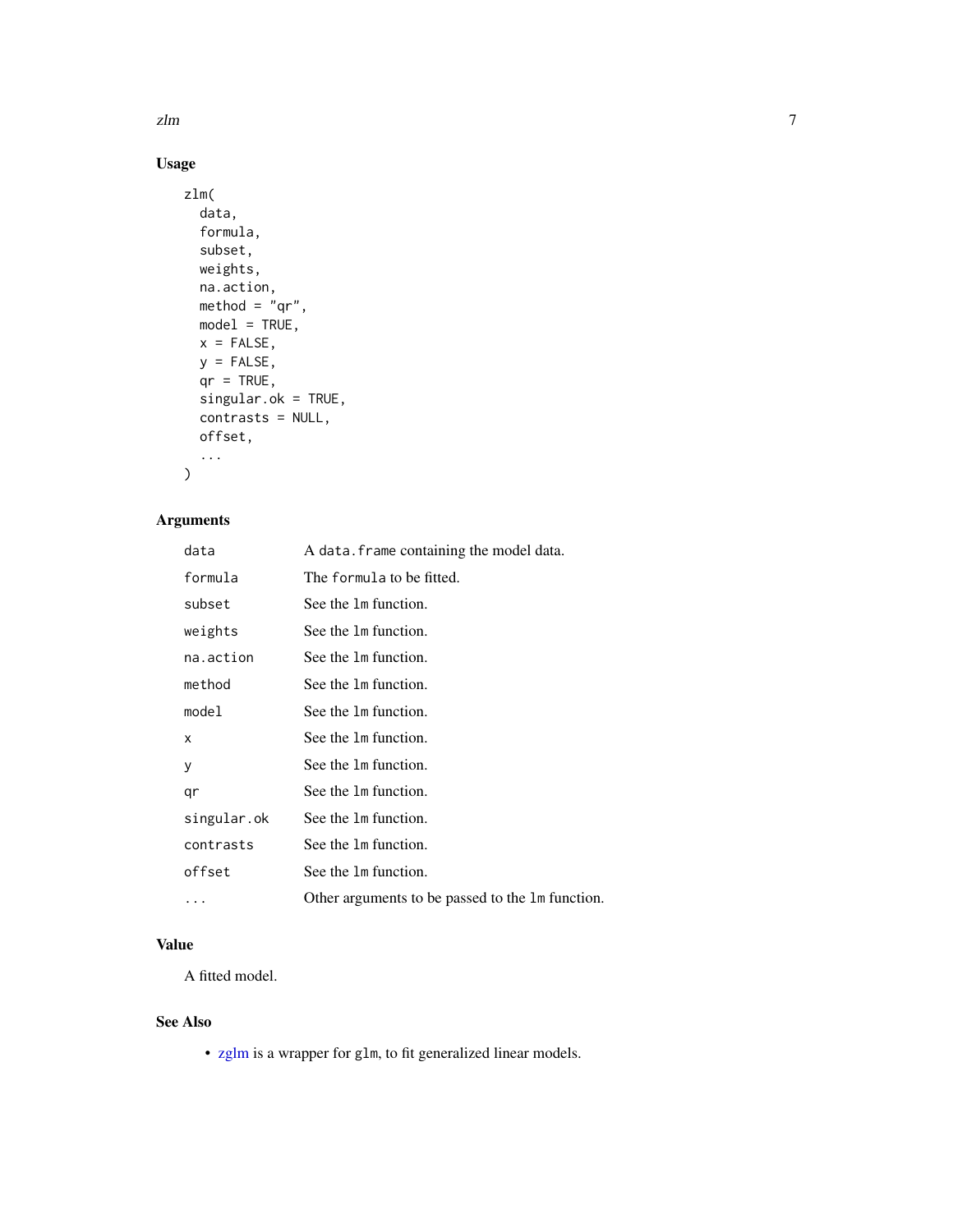#### <span id="page-7-0"></span>Examples

```
# Usage is possible without pipes
zlm( cars, dist ~ ~ speed )# zfit works well with dplyr
if ( require("dplyr", warn.conflicts=FALSE) ) {
 # Pipe cars dataset into zlm for fitting
 cars %>% zlm( speed \sim dist)
 # Process iris with filter before piping to zlm
 iris %>%
    filter(Species=="setosa") %>%
    zlm(Sepal.Length ~ Sepal.Width + Petal.Width)
}
# zfit also works well with the native pipe
if ( getRversion() \geq "4.1.0" ) {
 # Pipe cars dataset into zlm for fitting
 cars |>\nzIm( speed \sim dist )# Extremely naive filtering function for piped usage
 filter_naive <- function(data, column, value) {
    data[data[,column]==value,]
 }
 # Process iris with filter() before piping. Print a summary()
 # of the fitted model using zprint() before assigning the
 # model itself (not the summary) to m
 m \leftarrow \text{iris} |>
    filter_naive("Species","setosa") |>
    zlm(Sepal.Length ~ Sepal.Width + Petal.Width) |>
    zprint(summary)
}
```
<span id="page-7-1"></span>zprint *Print the result of a function in a pipe but return original object*

#### Description

This function passes x to f and prints the result, but then returns the original x. It is useful in a pipe, when one wants a to print the derivative of an object in the pipe but then return or assign the original object. An example is printing the summary() of an estimated model but

#### Usage

 $zprint(x, f = NULL, ...)$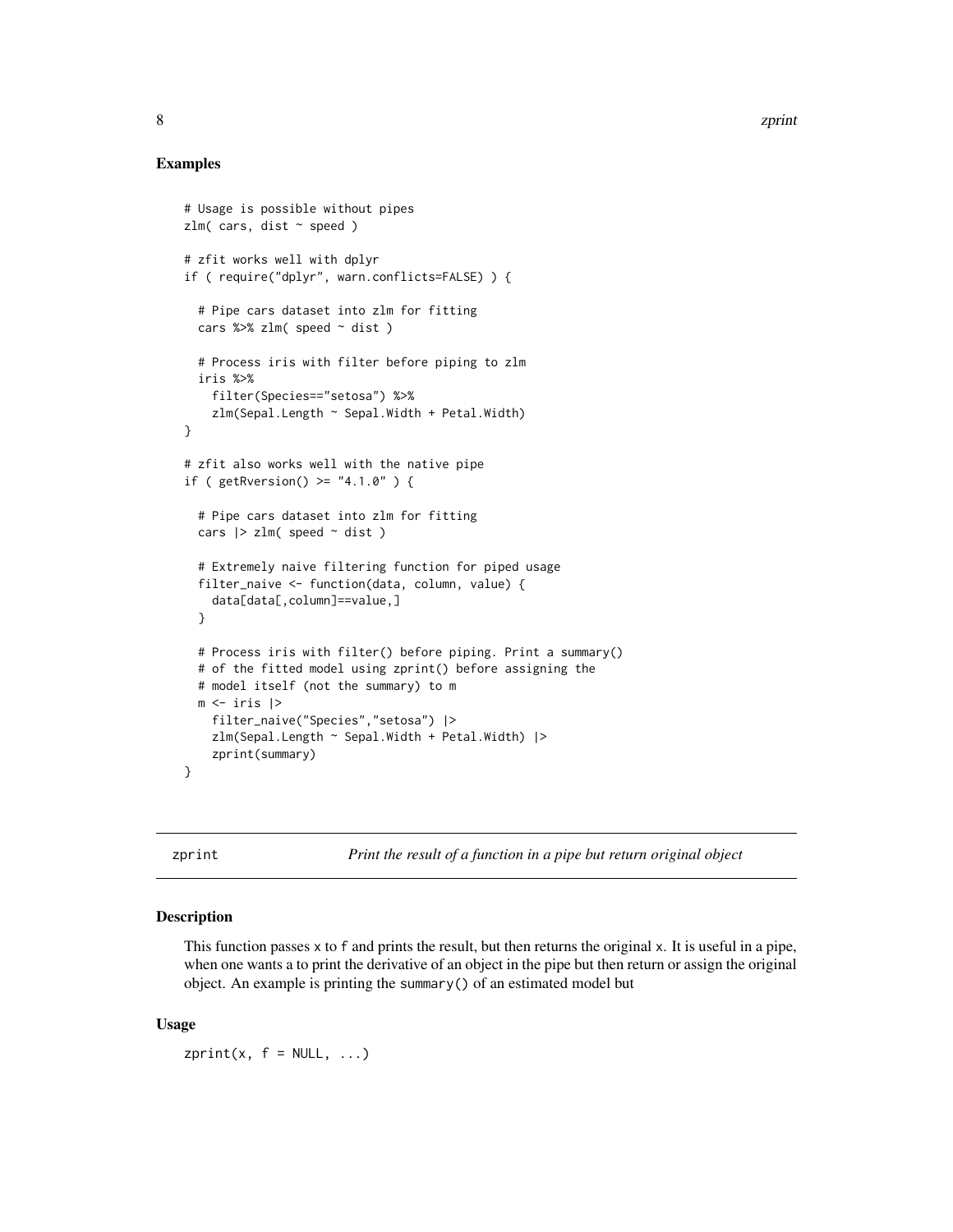#### zprint 9

#### Arguments

|   | An object, typically in a pipe                |
|---|-----------------------------------------------|
|   | A function to be applied to x before printing |
| . | Other arguments to be passed to f             |

#### Value

The original object x

#### Examples

```
if ( require("dplyr", warn.conflicts=FALSE) ) {
  # Print summary before assigning model to variable
  m \leftarrow \text{lm}(\text{speed} \sim \text{dist}, \text{ cars}) %>%
    zprint(summary) # prints summary(x)
  m # m is the original model object
  # Print grouped data before filtering original
  cw_subset <- chickwts %>%
    zprint(count, feed, sort=TRUE) %>% # prints counts by feed
    filter(feed=="soybean")
  cw_subset # cw_subset is ungrouped, but filtered by feed
}
```